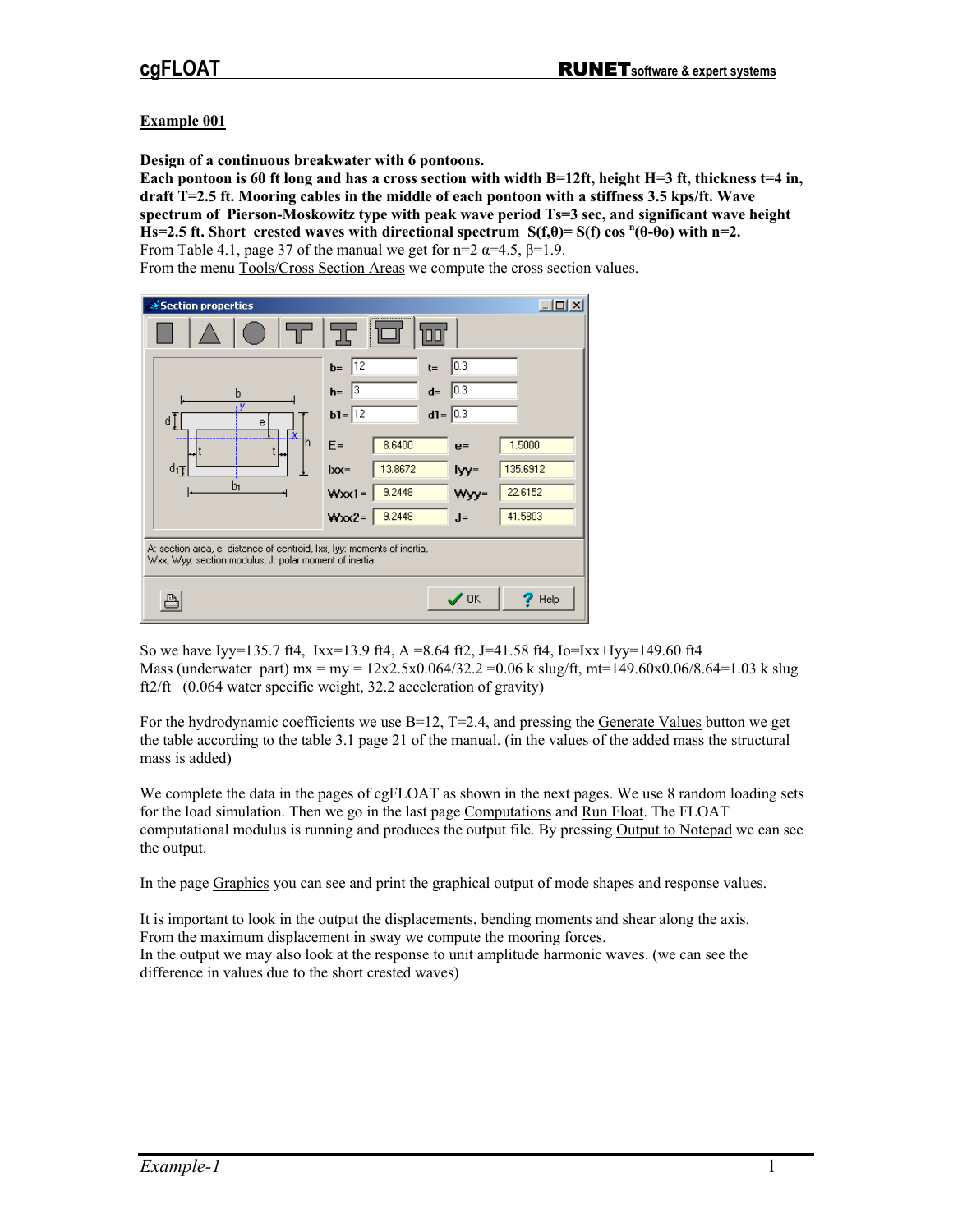| General data                                                                                                                                                                                                                                                                                                                                                                                                                                                                                                                                                                                             |                                                                                                                                                                                                                                                                                                                                                                                                                                                                                                                                                                                                                                                                                                                                                                                                                                                                                                                                                      |  |  |  |  |  |  |
|----------------------------------------------------------------------------------------------------------------------------------------------------------------------------------------------------------------------------------------------------------------------------------------------------------------------------------------------------------------------------------------------------------------------------------------------------------------------------------------------------------------------------------------------------------------------------------------------------------|------------------------------------------------------------------------------------------------------------------------------------------------------------------------------------------------------------------------------------------------------------------------------------------------------------------------------------------------------------------------------------------------------------------------------------------------------------------------------------------------------------------------------------------------------------------------------------------------------------------------------------------------------------------------------------------------------------------------------------------------------------------------------------------------------------------------------------------------------------------------------------------------------------------------------------------------------|--|--|--|--|--|--|
| Project File<br><b>B</b> Get file<br>C:\Programfiler\Runet\cgFLOAT\Examples\Exam1                                                                                                                                                                                                                                                                                                                                                                                                                                                                                                                        | Project title<br>图 Save to file<br>Rigid Breakwater 6 pontoons of 60 ft each (section 12x3x0.30)                                                                                                                                                                                                                                                                                                                                                                                                                                                                                                                                                                                                                                                                                                                                                                                                                                                     |  |  |  |  |  |  |
| Units<br><b>C</b> Units in Kps and feet<br>Units in kN and meters<br>'Direction of motion)⊤<br>$\nabla$ Sway<br>$\nabla$ Heave<br>$\nabla$ Roll<br>Run Mode<br>$\nabla$ Eigenvalue solution<br>$\nabla$ Frequency response<br>Time domain analysis<br>⊽<br>Boat Wake response<br>Eigenvalue solution<br>$\overline{\mathbf{H}}$<br>Number of eigenvectors to be plotted<br>$\overline{\mathbf{t}}$<br>Number of eigenvectors to be pinted<br>÷<br>30<br>Maximum iterations in eingenvalue solution<br>Convergince tolerance in eigenvalue computation<br>$\div$<br>-6<br>(specify the negative exponent) | Frequency response analysis (chapter 6, page 48)<br>1.00<br>Lowest spectral period (sec)<br>6.00<br>Higest spectral period (sec)<br>32<br>÷<br>Number of periods for frequency response computations (max 48)<br>'Load simulation (chapter 5, page 44) <sup>-</sup><br>÷<br>Number of simulated random loadings (max 48)<br>Time series analysis (chapter 7, page 52) <sup>.</sup><br>0.20<br>Time interval for computations dt [sec]<br>100.00<br>Total time of time series To (sec)<br>10.00<br>Time interval for random shifts Tsh [sec]<br>1.40<br>Wilsons integration theta (default=1.4)<br>≑∣<br>Heave $12 \div$<br>$B \circ \parallel 12$ $\Leftarrow$<br>Sway $ 12 $<br>Participating modes<br>Boat wake response (chapter 8, page 54) <sup>-</sup><br>1.00<br>Significant wave height (ft or m) Hs=<br>3.00<br>Significant wave period [sec] Ts=<br>12.00<br>Modulation wave period [sec] Tss=<br>18.00<br>Boat speed (ft/sec or m/sec) V= |  |  |  |  |  |  |

| Load correlation $[\$ 4, p 35-43]$                                                                                                                                                                            |                                                                                               |  |  |  |  |  |  |
|---------------------------------------------------------------------------------------------------------------------------------------------------------------------------------------------------------------|-----------------------------------------------------------------------------------------------|--|--|--|--|--|--|
| S.C.F. (spatial correlation factor)<br>Linear pressure decrease<br>C Constant S.C.F. (0.60xwave length)                                                                                                       |                                                                                               |  |  |  |  |  |  |
| $scf = \frac{0.6}{(d/\lambda)}(1 - \frac{0.2}{d/\lambda})$<br>C Frequency dependent, linear pressure                                                                                                          | (2)                                                                                           |  |  |  |  |  |  |
| C Frequensy dependent, quadratic pressure decrease<br>Quadratic pressure decrease                                                                                                                             |                                                                                               |  |  |  |  |  |  |
| Firequency dependent, exponentially decayed coherence (best choise)                                                                                                                                           | $scf = \frac{0.8}{(d/\lambda)}(1 - \frac{0.225}{d/\lambda})$ for $\frac{d}{\lambda} \ge 0.50$ |  |  |  |  |  |  |
| Nodal Load Correlation<br>C Uncorrelated loads                                                                                                                                                                | din                                                                                           |  |  |  |  |  |  |
| <b>Exponentially decayed wave coherence</b><br>C Exponentially decayed coherence (best choise)                                                                                                                |                                                                                               |  |  |  |  |  |  |
| 4.50<br>Factor alpha for exponentially decayed coherence<br>$\alpha =$<br>$B=$<br>1.90<br>Factor beta for exponentially decayed coherence<br> 23<br>Number for random number generation (any number)<br>$n =$ | $y_w(\frac{\Delta z}{2}) = \exp(-\alpha(\frac{\Delta z}{2})^{\beta})$                         |  |  |  |  |  |  |
|                                                                                                                                                                                                               | Az/A                                                                                          |  |  |  |  |  |  |

|                                                                                                                     | Pontoon properties [§ 2, p. 3-6] |           |         |        |        |       |       |                 |       |     |       |     |
|---------------------------------------------------------------------------------------------------------------------|----------------------------------|-----------|---------|--------|--------|-------|-------|-----------------|-------|-----|-------|-----|
| ÷<br>Number of Pontoons<br>16.<br>=Pontoon similarity=<br>All pontoons are the same<br>О.<br>Pontoons are different |                                  |           |         |        |        | ۱v.   |       |                 |       |     |       |     |
| 417000.00<br>Modulus of Elasticity (kps/ft2 or kN/m2) $E =$<br>▼<br> 0.220 <br>$v =$<br>Poissons Ratio              |                                  |           |         |        |        | kc1   |       | kc <sub>2</sub> |       | kc3 | в     |     |
| n                                                                                                                   | L (length)                       | B (width) | lyy.    | lxx.   |        | mx,y  | mt    | Kc1             | Kc2   | Kc3 | s.c.f | exp |
|                                                                                                                     | 60,000                           | 12.000    | 135,700 | 13.900 | 41.500 | 0.060 | 1.030 |                 | 3.500 |     | 1.000 |     |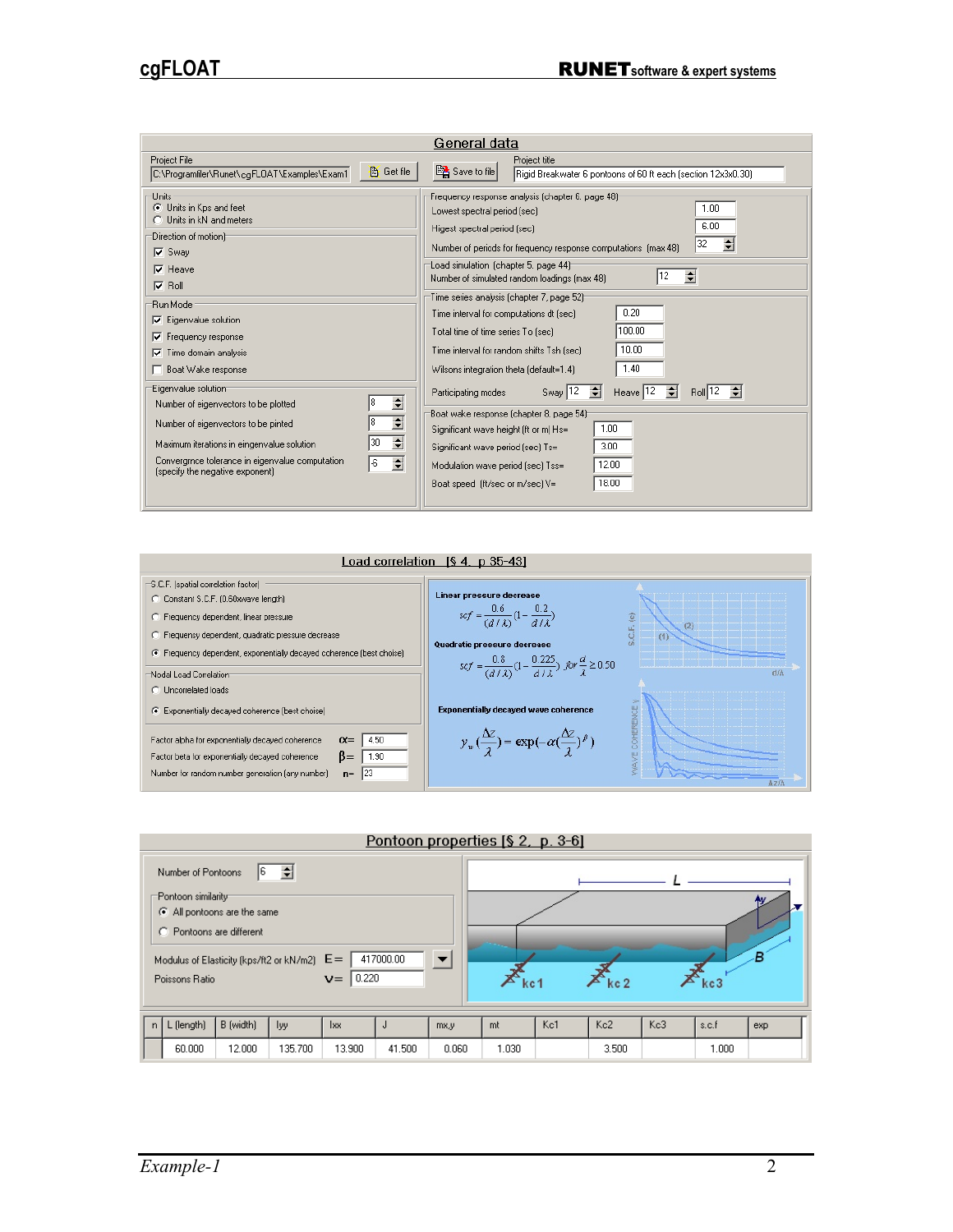|                                                                                                                                                                                                                                                                                                                           | Hydrodynamic coeffisients [§ 3, p. 7-34] |                         |                        |                 |       |       |       |            |            |       |  |
|---------------------------------------------------------------------------------------------------------------------------------------------------------------------------------------------------------------------------------------------------------------------------------------------------------------------------|------------------------------------------|-------------------------|------------------------|-----------------|-------|-------|-------|------------|------------|-------|--|
| Total number of supplied hydrodynamic coefficients (interpolation between) =7<br>슬<br>14<br>Number of middle period (used for eigenvalue and time series analysis)<br>в<br>Cross section width (ft or m) $B =$<br>12,00<br>$\tau$<br>圖<br>$B/T = 4,800$<br>Generate Values<br>Cross section draft (ft or m) $T =$<br>2,50 |                                          |                         |                        |                 |       |       |       |            |            |       |  |
|                                                                                                                                                                                                                                                                                                                           | T seci                                   | <b>B</b> <sub>v</sub> S | <b>B</b> <sub>vH</sub> | B <sub>vR</sub> | ZvS   | ZvH   | ZvR   | <b>CfS</b> | <b>CfH</b> | CfR   |  |
|                                                                                                                                                                                                                                                                                                                           | 1,8                                      | 1,070                   | 3,050                  | 1,249           | 0,178 | 0,025 | 0,001 | 0,218      | 0,134      | 0,114 |  |
| $\overline{2}$                                                                                                                                                                                                                                                                                                            | 2,3                                      | 1,176                   | 2,920                  | 1,246           | 0,229 | 0.071 | 0.003 | 0.260      | 0,221      | 0.130 |  |
| 3                                                                                                                                                                                                                                                                                                                         | 2.7                                      | 1,348                   | 2,839                  | 1,248           | 0,230 | 0,136 | 0,006 | 0,276      | 0,301      | 0,236 |  |
| $\overline{4}$                                                                                                                                                                                                                                                                                                            | 3.4                                      | 1,602                   | 2,860                  | 1,257           | 0,172 | 0,232 | 0.008 | 0,258      | 0,397      | 0,311 |  |
| 5                                                                                                                                                                                                                                                                                                                         | 3.9                                      | 1,690                   | 2,945                  | 1,264           | 0.123 | 0,285 | 0,007 | 0,225      | 0.447      | 0,311 |  |
| 6                                                                                                                                                                                                                                                                                                                         | 4.5                                      | 1,700                   | 3,102                  | 1,269           | 0.076 | 0,335 | 0,006 | 0.177      | 0.498      | 0,278 |  |
| $\overline{7}$                                                                                                                                                                                                                                                                                                            | 5,4                                      | 1,642                   | 3,352                  | 1,271           | 0.041 | 0,377 | 0.004 | 0.125      | 0,549      | 0,220 |  |



| General   Load correlation   Pontoons   Connectors   Hydr. Coeff.   Wave data   Computations   Graphics                                                                                                                                                                                                                                                                                                                                                                                                                                                                                                                                                                                                                                                                                                                     |                                                                                                                                                                                                                                                                                                                                                                                                                                                                                                                                                                                                     |
|-----------------------------------------------------------------------------------------------------------------------------------------------------------------------------------------------------------------------------------------------------------------------------------------------------------------------------------------------------------------------------------------------------------------------------------------------------------------------------------------------------------------------------------------------------------------------------------------------------------------------------------------------------------------------------------------------------------------------------------------------------------------------------------------------------------------------------|-----------------------------------------------------------------------------------------------------------------------------------------------------------------------------------------------------------------------------------------------------------------------------------------------------------------------------------------------------------------------------------------------------------------------------------------------------------------------------------------------------------------------------------------------------------------------------------------------------|
| <b>A</b> Print Input<br>Make Input File                                                                                                                                                                                                                                                                                                                                                                                                                                                                                                                                                                                                                                                                                                                                                                                     | Output to NotePad<br><b>A</b> Print Output<br>$\Box$ Run FLOAT<br>Get Output File<br><b>Qutput to Word</b>                                                                                                                                                                                                                                                                                                                                                                                                                                                                                          |
| Rigid Breakwater 6 pontoons of 60 ft each (section $12x3x0.30$ ) $\triangle$<br>600004013102<br>7<br>32<br>10<br>8<br>8<br>30.<br>- 12<br>$\mathbf{d}$<br>-6<br>$60.00$ $12.00$<br>136<br>14<br>$1.03$ 0.00 3.50 0.00<br>42<br>0.06<br>417000<br>0.220<br>1.800 1.070 3.050 1.249 0.178 0.025 0.001 0.218 0.134 0.114<br>2.300 1.176 2.920 1.246 0.229 0.071 0.003 0.260 0.221 0.130<br>2.700 1.348 2.839 1.248 0.230 0.136 0.006 0.276 0.301 0.236<br>3.400 1.602 2.860 1.257 0.172 0.232 0.008 0.258 0.397 0.311<br>3.900 1.690 2.945 1.264 0.123 0.285 0.007 0.225 0.447 0.311<br>4.500 1.700 3.102 1.269 0.076 0.335 0.006 0.177 0.498 0.278<br>5.400 1.642 3.352 1.271 0.041 0.377 0.004 0.125 0.549 0.220<br>1.006.00<br>1.00 6.00 2.50 3.00 3.30 0.07 0.09<br>1.40<br>0.20<br>$12 \t12 \t12$<br>1<br>100.00<br>10.00 | PROGRAM FLOAT by C. GEORGIADIS<br>copyright RUNET same.runet.no<br>Rigid Breakwater 6 pontoons of 60 ft each (section 12x3x0.30) [07/01/2003 12:02<br>NUMBER OF PONTOONS<br>6<br>$0$ SGAY + HE AVE + ROLL<br>1 36149<br>2 HEAVE<br>3 ROLL<br>$4$ SHAY + HEAVE<br>FLAG FOR SAME PONTOONS 0<br>0 SAME<br>1 DIFFERENT<br>FLAG FOR RIGID CONNECTORS 0<br>0 RIGID<br>1 FLEXIBLE<br>FLAG FOR SAME CONNECTORS 0<br>0 SAME<br>1 DIFFERENT<br>0 EIGENVALUE SOLUTION<br>1 EIGENALUE + FREQUENC RE SP<br>2 FREQUENCY RESPONSE<br>3 EIGENVAL + TIME SERIES<br>4 ALL THE ABOVE<br>FLAG FOR UNITS 0<br>0 FEET-KPS |
|                                                                                                                                                                                                                                                                                                                                                                                                                                                                                                                                                                                                                                                                                                                                                                                                                             | 1 METERS-KNEMTONS<br>FLAG FOR TIME SERIES INPUT 1<br>0 SIMULATED FROM SPECTRUM<br>ar poult proportions interestate                                                                                                                                                                                                                                                                                                                                                                                                                                                                                  |